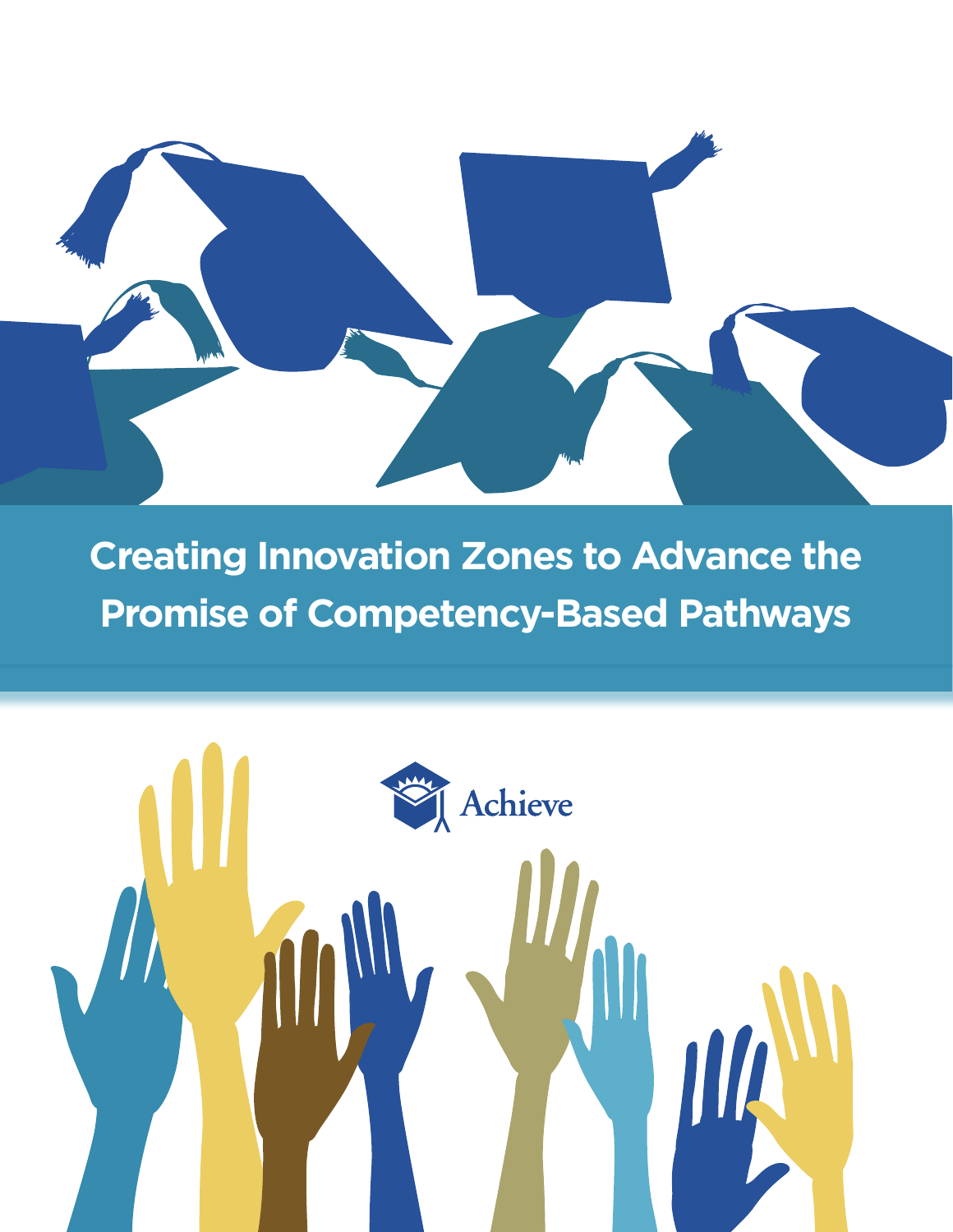Published in January 2016.

CC BY-NC 4.0 Achieve. This work is licensed under the Creative Commons Attribution-NonCommercial 4.0 United States License. To view a copy of this license, visit https://creativecommons.org/licenses/by-nc/4.0/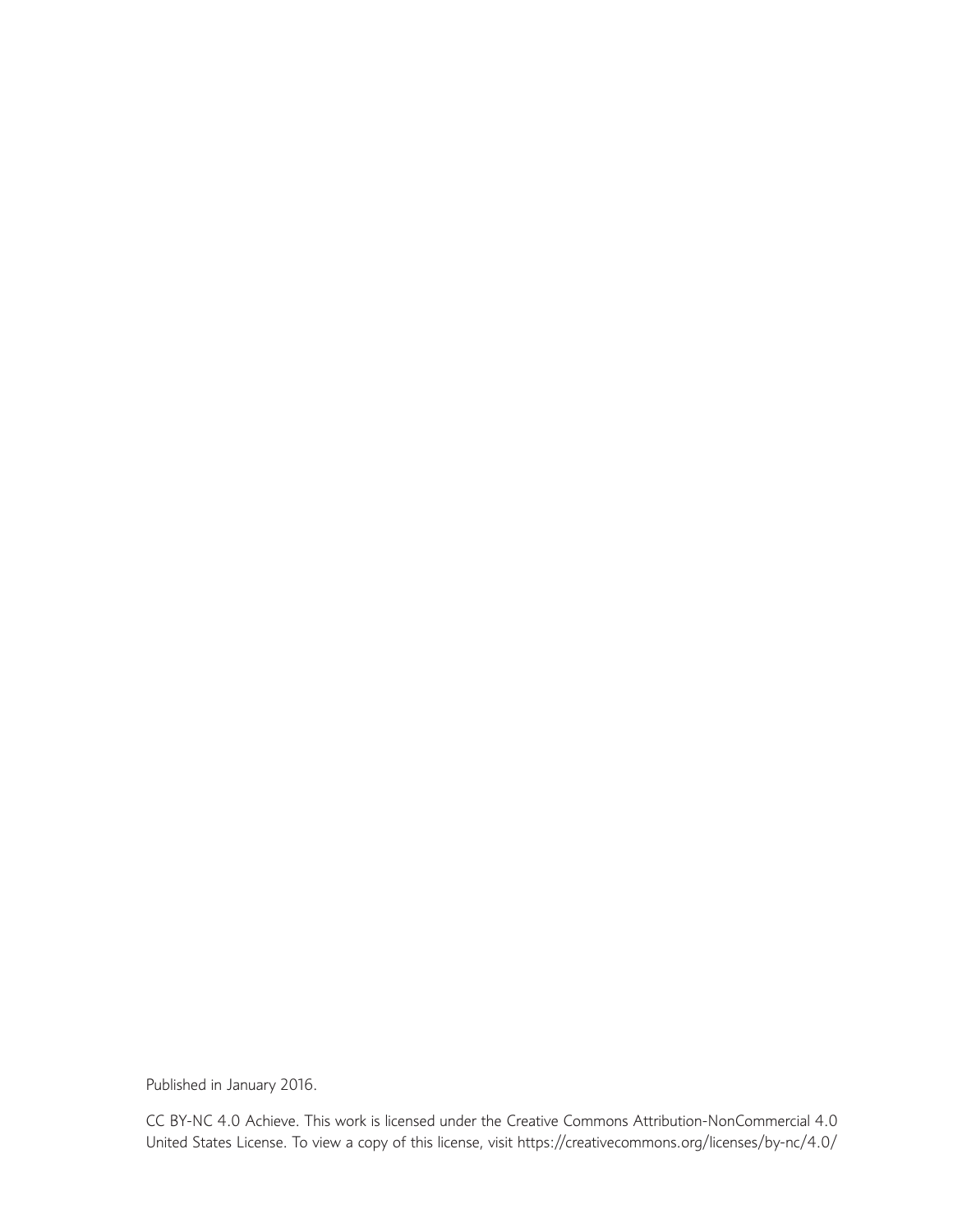# Creating Innovation Zones to Advance the Promise of Competency-Based Pathways

# **INTRODUCTION**

For decades, education leaders in states and districts have considered exploring competency-based pathways (CBP), which focus on ensuring that all students demonstrate proficiency on all essential knowledge and skills at their own pace rather than traditional time bound systems. Although a handful of states pioneered efforts to transition to such a system, others held back. The ideal of moving from the traditional system to one based on competency was hampered by a lack of clear, coherent standards that articulated the knowledge and skills students need to demonstrate readiness for their next steps along the path to college and career. Policy and other institutional barriers also proved challenging. Now, given widespread adoption and implementation of college- and career-ready (CCR) standards, states that are committed to transforming from time-based to CBP systems can start to make real progress toward college and career readiness for all students. Yet, there is still much to learn before taking these reforms to scale. Interested and committed states can take on pieces of a competency agenda to pilot and learn from these innovations.

This brief explores the state's role in creating and supporting district innovation zones. A significant part of the state's role is ensuring that the CBP system is fully aligned to the state's CCR expectations and that determinations of mastery/proficiency of these standards are at a level of rigor correlated to college and career readiness. The advancement of CBP holds great promise in meeting the central aims of the standards-based reform movement: to ensure that all students meet or exceed specific outcomes by high school graduation and that students have equitable access and exposure to rich instruction and strong supports to learn and demonstrate their learning. How can a state create the right conditions and parameters for districts committed to advancing CBP to actually do so in such

## Defining CBP

The following description, adopted by Achieve's Competency-Based Pathways Working Group<sup>1</sup>, is based on the working definition of CBP<sup>2</sup>:

- Students advance upon demonstrated mastery.
- Competencies include explicit, measurable, transferable learning objectives that empower students.
- Assessment is meaningful and a positive learning experience for students.
- Students receive rapid, differentiated support based on their individual learning needs.
- Learning outcomes emphasize competencies that include the application and creation of knowledge.
- The process of reaching learning outcomes encourages students to develop skills and dispositions important for success in college, careers, and citizenship.
- <sup>1</sup> *Achieve's Competency-Based Pathways Working Group met between August 2012 and November 2013 to develop the state policy framework. It comprised representatives from 11 states (Colorado, Hawaii, Kentucky, Louisiana, Maine, Michigan, Missouri, Ohio, Rhode Island, Washington and Wisconsin) and 11 national and state organizations (Advance Illinois, Alliance for Excellent Education, Business Education Compact, Council of Chief State School Officers, Data Quality Campaign, Digital Learning Now, iNACOL, MetisNet, National Center for Time and Learning, National Governors Association and Western Governors University).*
- <sup>2</sup> *In an effort to reach a shared understanding across the nation, Susan Patrick, president of iNACOL, and Chris Sturgis, principal of MetisNet, developed a working definition of CBP.*

Achieve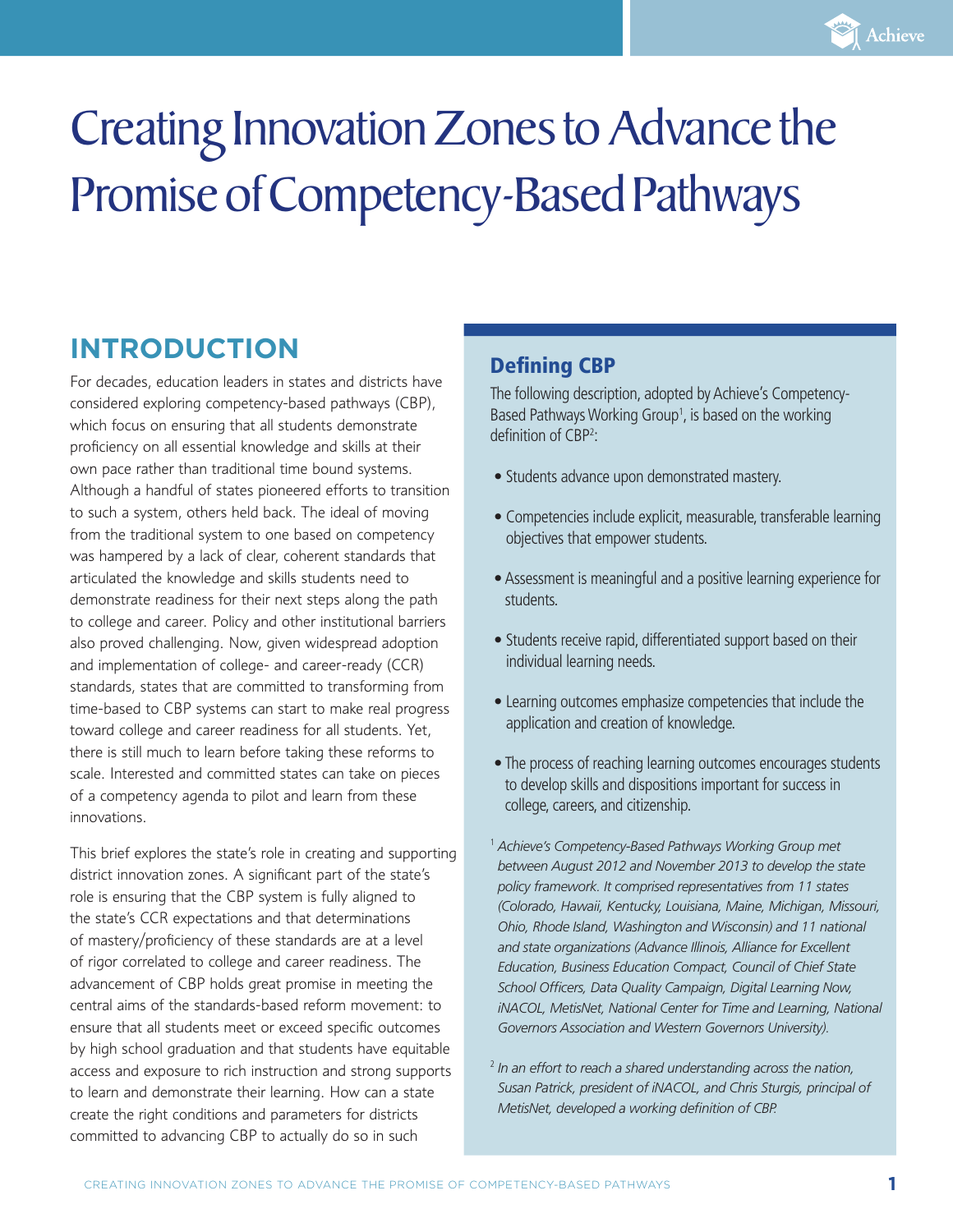a way that helps more students reach college and career readiness? A major (and difficult) part of the answer is to make significant shifts in state student assessment and school accountability requirements by aligning them with the CBP approach, and to do so without sacrificing equity for all students and ensuring public transparency.

In a CBP system, every child taking the same test at the same time will not work. In fact, it is contrary to the whole notion of a student-centered, competency-based system. In CBP, students will use assessments to demonstrate their learning when they are ready to move ahead, not during a state-set testing window. In a CBP system, there is an opportunity to move toward a vision where teachers have larger roles in designing, creating, using, and scoring assessments; grounding those assessments in local curriculum; and working with other educators to ensure they are aligned to the state's CCR standards. School accountability, meanwhile, could include metrics that illuminate the progress students are making – or not making – through the CBP system and that disaggregate student performance by race/ethnicity, income, and special education and English learner status. These metrics need to be developed, tested, and refined. The structures, protocols, and guidance to create and deploy flexible, on-demand, curriculum-embedded, performance-based assessments need further work. Finally, the field still needs to learn what should be done to ensure that the assessments and accountability changes add up to a whole that advances equity and improves transparency rather than the other way around.

## Principles of Innovation

**States should keep three principles of innovation in mind as they design their CBP innovation zone strategy:**

First, Achieve strongly encourages states to collaborate with innovation zone districts to create a **comprehensive strategic plan** and timeline. CBP innovation zones should not be seen as simply another program layered onto an array of options or as a siloed initiative, but rather as a coherent approach to teaching and learning. The plan ought to be anchored in a clearly articulated vision explaining why the state is pursuing CBP innovation zones.

Second, states need to **infuse a learning agenda** throughout their plans, ensuring that as districts test new approaches and evaluate results, the state has the information and relationships that allow them to adjust the state strategy and their support. This learning mindset is important to not only help the state adjust what it does to ensure the success of the innovation zone, but to help get the right balance in the state-district relationship so the district sees the state as a true thought – and action – partner that is serious about innovation and continuous improvement. Each state's own learning agenda could follow from the state's vision for CBP, with a clear culture and set of structures for state education agency leaders; other state education policy leaders; local leaders; and key education, business, and community partners to learn together.

Third, states should elevate – and communicate – the benefit of **leading with small-scale pilot efforts**. States can use innovation zones to carve out space for trial, study, and refinement of promising ideas to understand what needs to occur within the current K-12 context before a new strategy can be successfully implemented and to build acceptance of a new idea before it becomes more widespread.

Finally, Achieve recommends that states have a plan in place for **knowing if or when and how to scale up**. States can identify processes for evaluating the design and impact of small-scale pilots to determine what aspects of the innovations are working, under what conditions, and for which students. Conversely, the evaluation could also be designed to identify innovations that do not meet their promise, even after adequate time to adjust implementation to improve results. In addition, Achieve encourages states to plan for how results from the innovation zone will be reported, how to make the case for taking the innovations to a broader scale, and how to strengthen the overall commitment to transparency.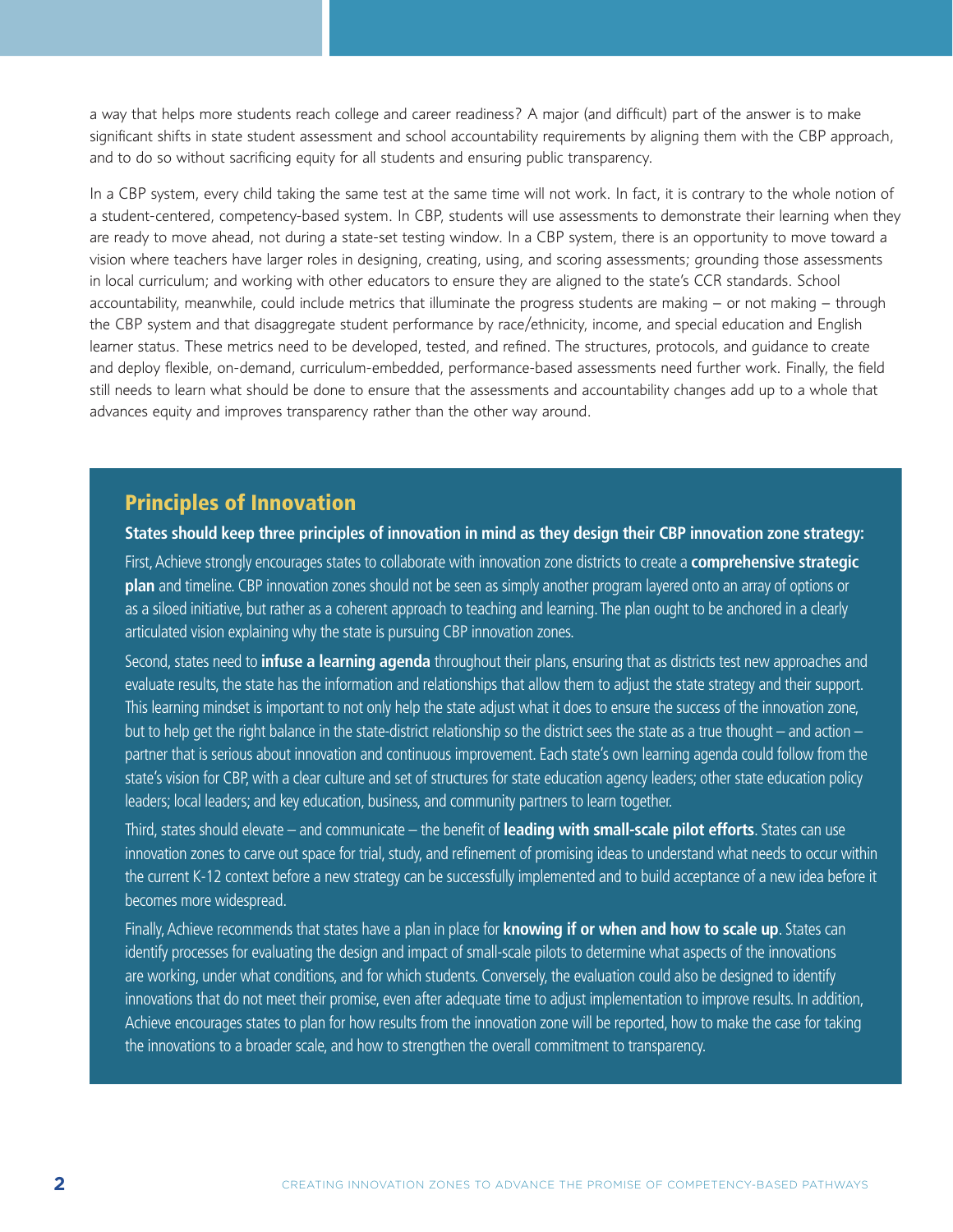

**Achieve recommends that states create and learn from CBP district innovation zones.** Not all districts and schools – perhaps very few of them – will be willing to go down this path. Not all need to do so, nor do all have the vision or the capacity. With this paper, Achieve provides guidance to state leaders and districts that are committed to advancing CBP on how they can create a **CBP innovation zone** strategy that puts theory into practice. States have a critical role in protecting equity, never wavering in their attention from identifying and closing disparities among student groups. They must also protect transparency to the public about student results. This paper outlines "guardrails" that states should put in place to protect this bottom line, discusses several design considerations for states in building an innovation zone strategy, and illustrates an example of how it might play out in practice.

# **PROTECTING EQUITY, TRANSPARENCY, AND ACCOUNTABILITY**

Without attention paid to risks to equity, CBP could have negligible effects on persistent disparities in performance among students by race/ethnicity, income, and special education and English learner status. Far worse, it also could open up new achievement gaps – ones not based on different levels of performance, but on the time it takes to reach standards – if different groups are moving at disproportionately slower paces through the content. States need to be vigilant in policy adoption and implementation to ensure that a shift to CBP promotes equity in opportunity and outcomes.

This section outlines three major areas that states need to address to ensure there are sufficient equity and transparency "guardrails" in an innovation zone strategy to advance CBP toward college and career readiness for **all students.** The first area is for states to determine the specific roles they will play in ensuring alignment, consistency, and quality for the system. The second is for states to make decisions about the design of CBP assessments to ensure alignment, consistency, and quality across districts and schools. The third area is for states to determine a set of performance indicators that can be used across districts and schools to monitor student progress.

#### **State role**

A state undertaking an innovation zone strategy will need to determine what its role will be in ensuring consistency, alignment, and quality across the innovation zone districts, while simultaneously innovating in assessment and accountability that is more aligned to a CBP approach. States can play a variety of roles that best reflect the local context, however, Achieve recommends any state advancing CBP innovation zones maintain consistent and uniform expectations for all students, as much as possible, while simultaneously providing room for innovative approaches to using curriculum-embedded assessments that are comparable in the content and cognitive challenge of the tasks. At a minimum, Achieve strongly recommends that states play a significant role in ensuring consistency of standards or competencies across the district innovation zones.

## The State Role in Ensuring Alignment, Consistency, and Quality

- •Ensure consistency and transparency of standards or competencies.
- Coordinate or facilitate translations of standards into learning targets, competencies, etc. used in instructional materials or assessments.
- Coordinate or facilitate assessment rubric development, training, and calibrated use.
- Oversee external validity checks and moderation processes to ensure comparability.
- Bolster professional learning to ensure that capacity is being built among educators and instructional leaders.
- Select the performance indicators used to monitor and publicly report student progress toward college and career readiness.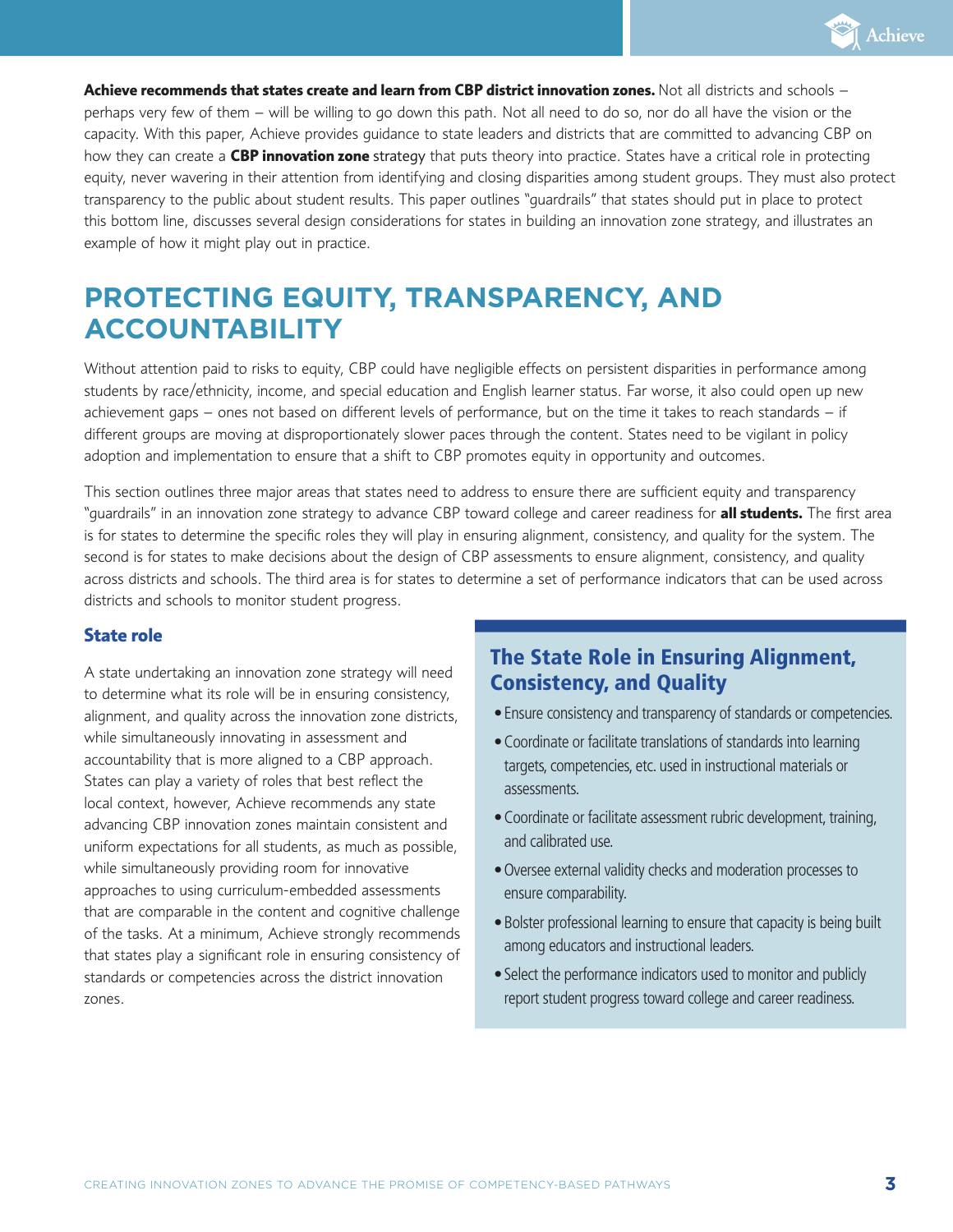#### **Assessments**

States need to determine the type of assessment innovations they are seeking to test and what guardrails need to be in place. The type of innovation or approach states take should be clearly tied to the purpose and intended uses of the assessments in a competency-based system. Although any approach should be designed to validate determinations of student proficiency, it is important for each state to reach an understanding of additional critical purposes and intended uses – such as providing comparable, timely information to keep students on target with their proficiency goals, signaling the kind of rich instruction needed to help students demonstrate proficiency on standards, or encouraging real-world application of knowledge and skills and engagement with postsecondary.

States advancing CBP may utilize or integrate different approaches in their CBP innovation zones:

- **A more traditional, or standardized ("summative") assessment with flexibility in when the assessment is administered to students.**
- **Curriculum-embedded, performance-based assessments.**
- **Other demonstrations of learning.**

In this context, why would these three approaches need flexibility from current assessment constructs, and thus why should guardrails be in place to protect equity, transparency, and accountability? For the first approach, if the relevant assessment is the statewide summative assessment used for federal and state accountability, districts would need flexibility from gradelevel assessment requirements. For example, a 12-year old student might take a 6th grade English language arts (ELA) assessment in December, when her class work and formative assessments signal that she is likely to score at a proficient level. She might then take a 7th grade mathematics assessment in March to validate that she is ready to move ahead to 8th grade mathematics content. She will still take all required, annual statewide assessments, but not at the same time as her peers. If pursuing the second and third approaches, given the extraordinary time and effort involved in ramping up and transitioning to high-quality performance assessments and demonstrations of learning, innovation zone districts likely will seek waivers or other flexibility from administering all of the statewide assessments to all students every year.

States that are seeking to pilot more flexible pacing of a traditional, standardized assessment have a few options to consider. States might explore the timing of administering statewide, end-of-course or end-of-grade summative assessments. They might also explore a new model of **modularized summative assessment** that districts could deploy in a more flexible way. The advantage of the former approach is that it would allow states to deploy an existing, and familiar, assessment design. Perhaps the most considerable challenge is the very limited capacity of typical statewide assessments to be provided outside of established testing windows, without significant costs incurred for additional items and forms to ensure security.

The primary advantage of the modularized summative assessment approach is that it would serve a more robust function within the CBP system because it would validate "move ahead" decisions for students more frequently throughout the year (e.g., from one unit to another unit). States could develop such a modularized system on their own or provide support and guidance to districts as they do so – and in either case, it could inform the future direction of the statewide assessment. Challenges and trade-offs, of course, are also present in this approach. Unless accompanied by comparable reductions in other tests (such as if this system replaced a district-wide benchmark assessment and/or was "rolled up" to an end-of-course/ end-of-grade score to replace a statewide assessment), this approach could lead to overburdening students with assessments. It would also require considerable resources and psychometric expertise, likely from outside the school district or state, to develop assessment modules with a high degree of test security, alignment, and quality that could be administered on demand. Regardless of the approach, states will need to ensure that performance indicators can effectively illuminate student progress – or lack of sufficient progress – through the system.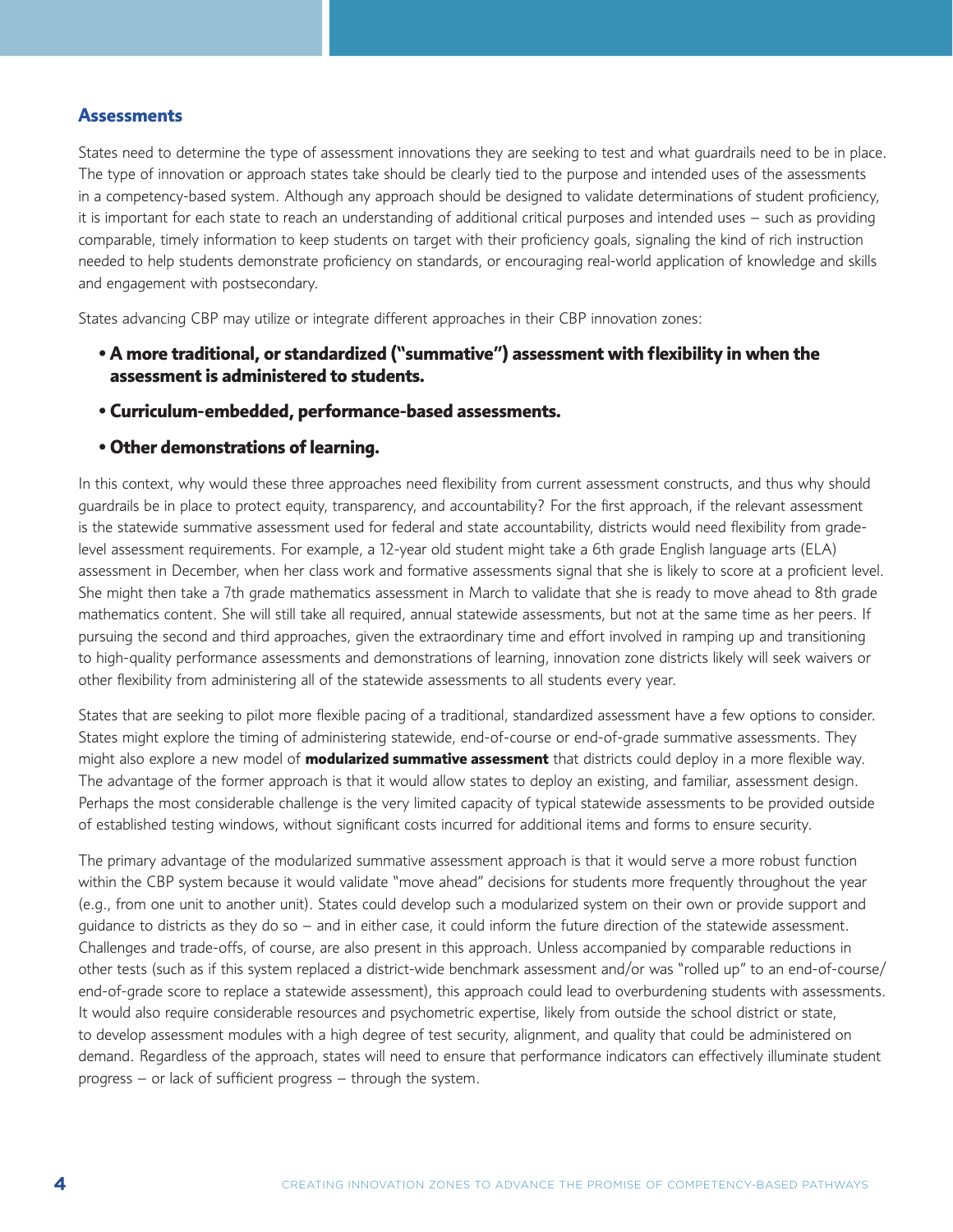

States focused on testing the use of **curriculum-embedded, performancebased assessments** through a CBP innovation zone strategy will need to address the resources and processes required to ensure alignment, consistency, and quality. They will also need to identify potential external measures to validate the information the assessments are providing and clarify how the results will be used.

In terms of resources and processes, states should take steps to ensure the alignment, consistency, and quality of locally-developed instructional units and performance tasks. States should consider working with local educators to develop or curate exemplar units and tasks; develop rubrics and criteria; and provide access to training and other materials that can be applied locally in the development process. States could also facilitate the training, certification, and/or badging of educators who will play these roles, building capacity in the process. States should consider how it will work to support consistent scoring of tasks. In addition to describing scoring expectations within exemplar units and tasks, states should consider providing technical assistance to schools and educators, facilitating cross-district moderation processes, and supporting districts in carrying out auditing systems. It should have plans in place to address inconsistencies in scoring in certain districts, schools, and classrooms.

States will need to consider how they bring in external measures to enhance the validity of the system overall and of the performance tasks specifically. The overall assessment system should not rely solely on curriculum-embedded, performancebased assessments for all students in all grades. States will also need to think about a transition strategy for CBP innovation zones to move toward this vision. Given the resources and time needed to transition

### State Example

New Hampshire has been engaged in a transition to competency-based education for more than a decade. State leaders believe that locallydesigned assessments will more effectively transform educators' practice and foster the deep learning that students need to be college and career ready. Most recently, New Hampshire has engaged four districts to pilot a new accountability system that provides additional space for competencybased education to take hold. The Performance Assessment for Competency Education (PACE) districts will administer the Smarter Balanced assessment to all students in one grade level per grade span (elementary, middle, and high), and will use a combination of local and shared performance assessment in other years. Shared performance assessments will help calibrate performance expectations across participating districts. The New Hampshire Department of Education has supported districts in the transition to competency-based education by providing New Hampshire State Model Competencies and the New Hampshire Task Bank. To be eligible for the PACE pilot, districts must meet the following expectations:

- **Adoption of state-model competencies** aligned with CCR standards and a build out of K-12 competency trajectories in English language arts, mathematics, and science.
- **An Instructional system** to support student learning of the competencies, including strategies to personalize learning.
- Educator team participation in performance assessment **training.**
- A start on building **performance assessments** to occupy a visible place in the local assessment system.
- Administration of the **Smarter Balanced** assessment in English language arts/literacy and mathematics at least **once** in elementary, middle, and high school.

The PACE districts are being watched as pioneers in the quest to change accountability systems and assessment systems. New Hampshire has created a small-scale effort that will allow a new model of assessment and accountability to be studied. The four districts involved have also done extensive work internally to increase local capacity to develop and deploy performance assessments, which are vetted externally for validity, reliability, rigor, and fairness. The state has developed a system to facilitate scoring and calibration across districts to ensure consistency. New Hampshire's effort offers an example of starting small, in just a few districts, with an intention to set the stage for wide-scale change. With this expectation in mind, the PACE district professional learning community now includes representatives from all New Hampshire districts.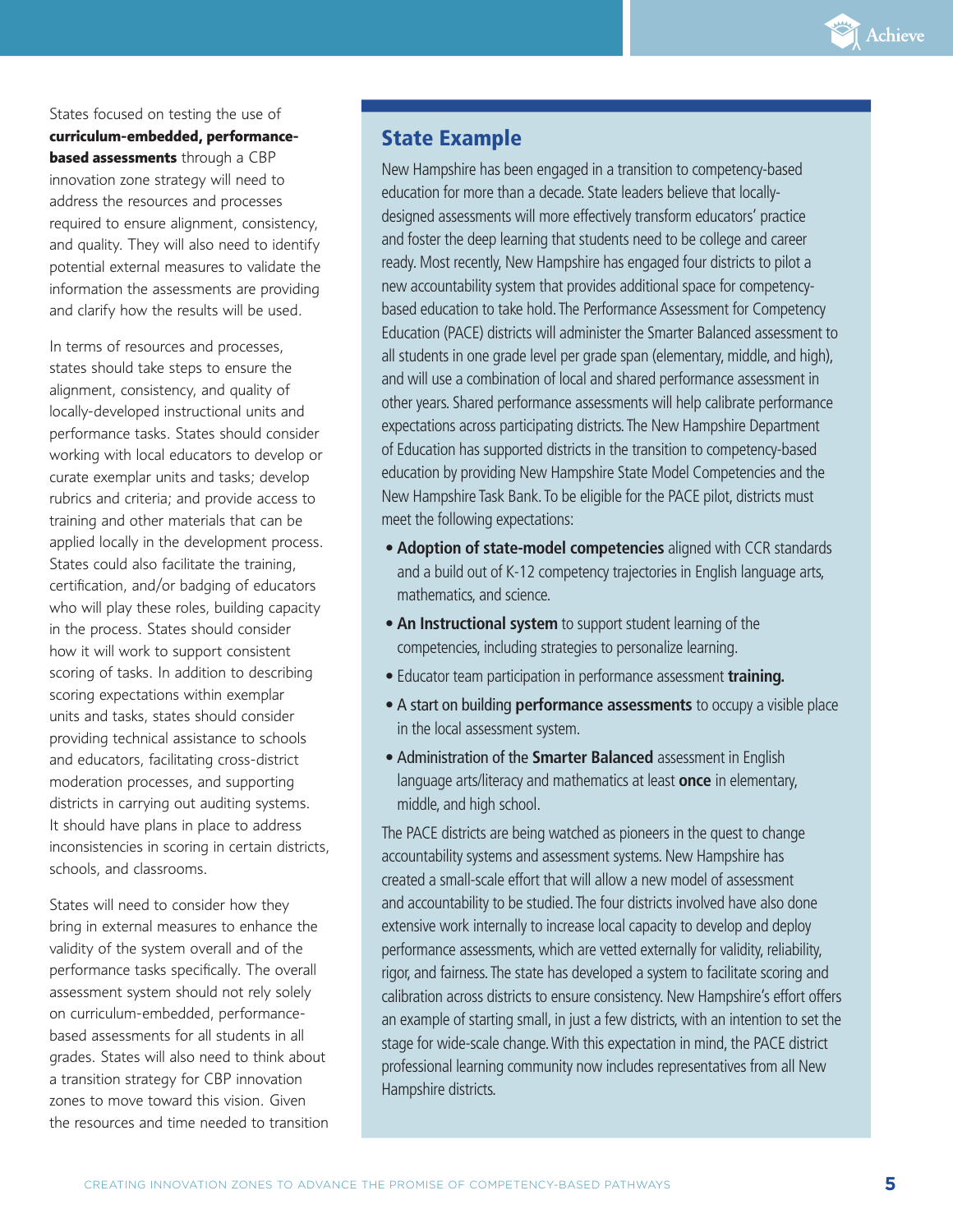to high-quality, curriculum-embedded, performance-based assessments, local districts in the innovation zone likely will have a strong interest in waivers or other flexibility from administering an annual statewide summative assessment to all students in all grades and in all subjects. Yet, it is important for states to continue administering the statewide summative assessment to some subset of students to provide information that can be used for external validity of the performance tasks to ensure equity, as well as to ensure transparency of results for the public. Evidence is needed at the student level to help parents understand their child's progress or needs for support, as well as for schools and districts at a student subgroup level to show how the impact of the transition to CBP – and associated changes in assessment and accountability – is influencing student performance.

States may also consider the administration of **state-developed and scored "anchor tasks"** in combination with the administration of the traditional statewide assessment. States, for example, may decide to test all students in the innovation zone at select grade levels and in select subject areas and administer anchor tasks to all students in the innovation zone in other grades and subject areas. They may also decide to administer anchor tasks to students outside the innovation zone to provide further information for validation. Yet another approach may be to provide anchor tasks for all students in the innovation zone and administer the statewide assessment to a sample of students in all grade levels – oversampling smaller groups of students (e.g., students with disabilities, English learners) to ensure sufficient information is available to draw conclusions about the progress of students in these groups.

States need to then compile all of this information – from locally-developed performance task scores, anchor task scores, and statewide summative assessment scores – and use the information to make judgments about the validity of certain measures overall and in specific districts and schools. This information should then be used to take actions to ensure the validity of all measures in all districts and schools – for example, to spark monitoring/auditing and support to certain districts to improve fidelity with rubrics, criteria, and exemplar units and tasks. It can also be used to inform mid-course evaluations and adjustments – for instance, some states may determine that even at an early transition stage, a lack of evidence for validity might trigger a re-examination of the strategy. The information should also be combined, according to methods common across the innovation zone districts, into school-level and district-level performance ratings that are made public and communicated directly to families. States should consider what questions key stakeholders (e.g., state board of education members, legislative committee members, postsecondary leaders, families, and educators) will have and communicate this information in the appropriate way to answer their questions.

Some states may seek to encourage and test the use of **broader demonstrations of learning** tied to high school graduation (e.g., for a diploma distinction) or other transition points through a student's course of study in a CBP innovation zone. These demonstrations of learning may be tied to a student's postsecondary education plans or career pathway and may involve applying knowledge and skills to hands-on experiences in the school or broader community. As such, this strategy provides a strong opportunity for the state education agency, districts, and schools to engage partners in business, postsecondary education, and beyond. States interested in this form of assessment should be prepared to support innovation zone districts – individually and collectively – in developing guidelines, protocols, and criteria to ensure that all students who complete the demonstration of learning have met a rigorous threshold of performance that is meaningful to postsecondary leaders and employers. This requires the involvement of postsecondary leaders and employers in the development of these resources and evaluation of student demonstrations. States and CBP innovation zone districts may also want to explore ways to integrate work-based learning into their CBP vision.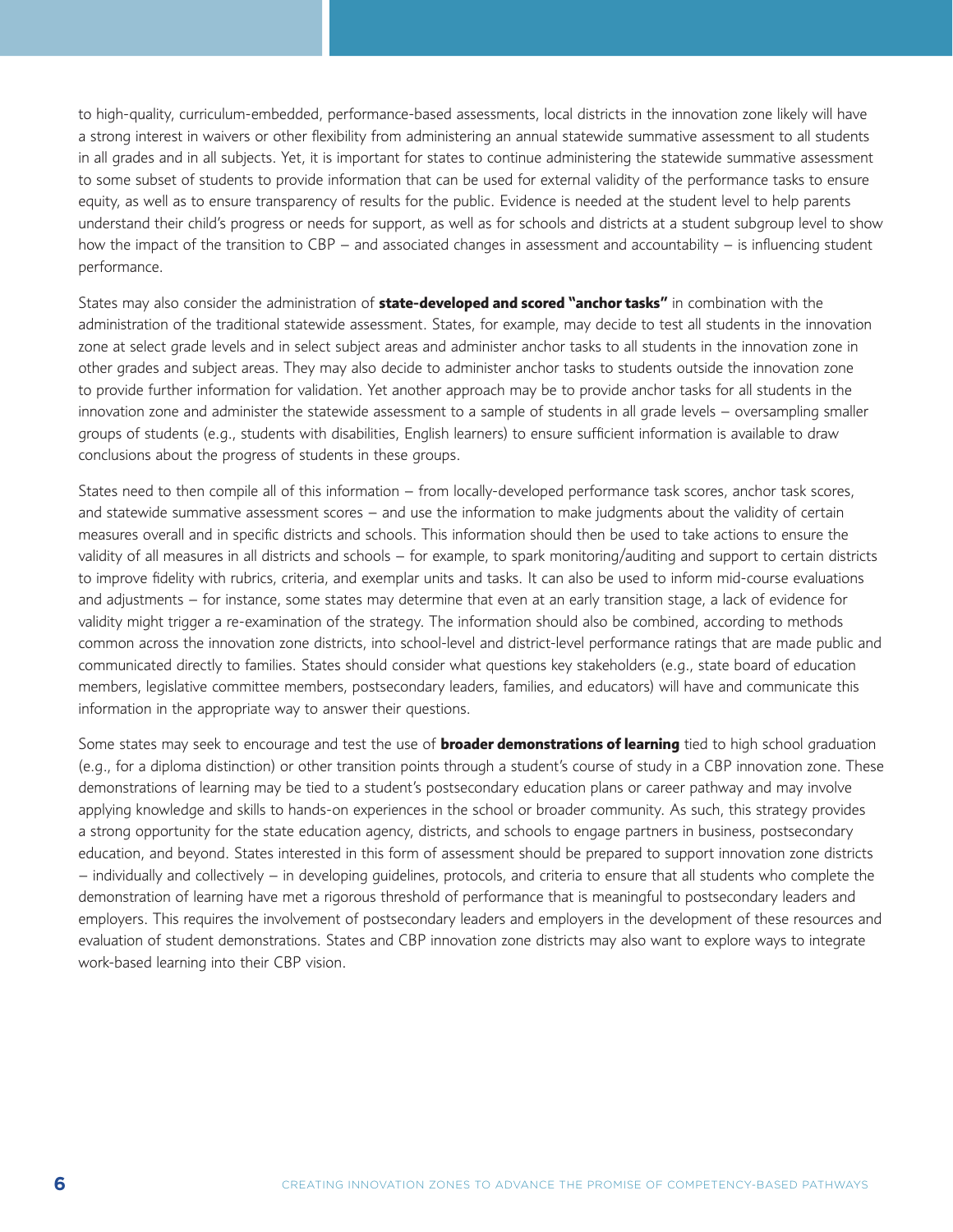

#### **Accountability**

Traditionally, state accountability and public reporting systems have relied on student performance metrics – both status and growth – largely derived from annual, grade-level, end-of-year summative assessments designed to capture student performance across a wide spectrum. In a fully-realized competency-based system, however, students take assessments at their point of readiness for the primary purpose of validating decisions that they can move ahead through their courses of study. As such, the major indicators of student progress would capture the extent to which students are on track to meeting or exceeding college and career readiness by high school graduation – whether they are on pace to demonstrating proficiency on the full set of state CCR standards; the rate at which they are demonstrating proficiency on standards within a specified time frame; whether they are exceeding expectations by demonstrating deep mastery of standards; and whether they are demonstrating their learning beyond high school graduation requirements (e.g., through earning college credits in high school).

Few examples, however, currently exist of states – or even pioneering CBP districts – developing aggregate measures of student progress in a competency-based learning environment. Thus, there are few data to answer legitimate concerns that in a competency-based system, some students may not receive the extra, timely support they need to stay on pace and may lag behind their peers – leading to a new kind of achievement gap based not on student performance, but on the time it takes to ultimately earn credentials such as a high school diploma and beyond.

This is a critical, emerging area for states and their innovation zone districts to get right. With the wealth of fine-grained data that should be available at the student level in a competency-based learning environment, states and districts should work together to develop actionable indicators that can be reported to the public to spark important conversations with stakeholders and to answer critical questions about student progress. Newly identified indicators should be examined and disaggregated by student race/ethnicity, income, and special education and English learner status to determine if there are particular equity issues that need to be addressed. States and CBP innovation zone districts should be vigilant in designing and executing pilot efforts to ensure that a shift to CBP promotes equity in opportunity and outcomes.

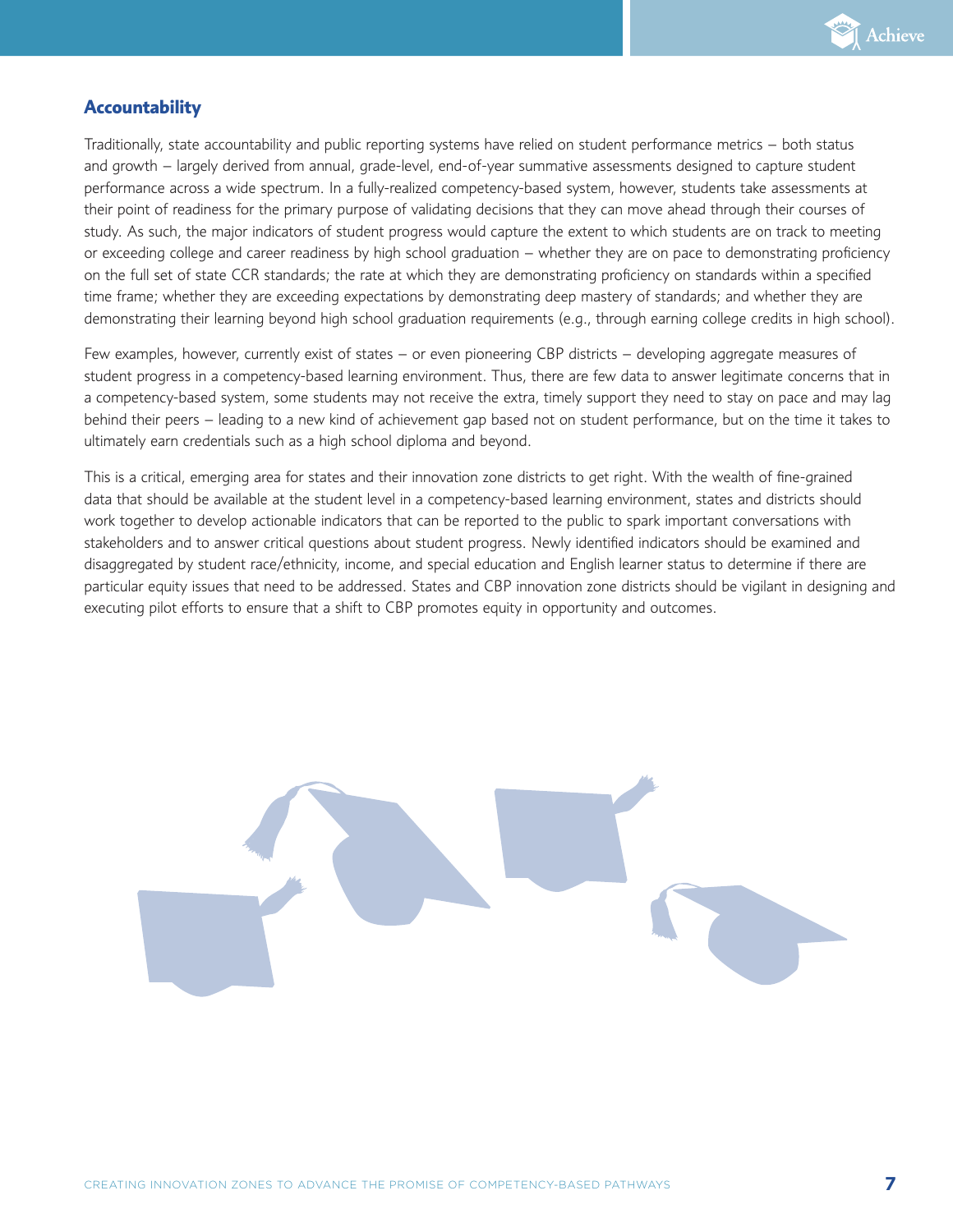# **CREATING A CBP INNOVATION ZONE**

In constructing an innovation zone program, state leaders must make a series of decisions about design elements that influence which districts participate, requirements that must be met, and how the innovation zone effort will be evaluated to determine its potential as a more widely used strategy. The overarching challenge of innovation zone design is determining what to let loose in the form of flexibility and what to hold tight through accountability. States will need to address this balance explicitly in the program's design through:

- **The state's goal and theory of change.**
- **State leadership and management.**
- **Stakeholder engagement and communication.**
- **Selection and support of initial districts.**
- **Evaluation, learning, and scaling up.**

#### **The state's goal and theory of change**

A CBP innovation zone should be designed to meet an explicit goal, backed by a clear rationale for pursuing it. State leaders, representing support from multiple sectors, will need to be clear about their specific goal for pursuing change through the innovation zone and how the innovation zone will be designed to meet the goal. The state must articulate the goal to be achieved through the innovation zone and how the innovation zone strategy fits into the state's overall vision and strategy for achieving college and career readiness for all students. This articulation not only will benefit the program as a whole and help stakeholders understand the rationale for the innovation zone, but also will help potential innovation zone districts understand what the state is hoping to achieve through the strategy and how it relates to the districts' own theories of action for pursuing CBP as a strategy to improve college and career readiness.

#### **State leadership and management**

The state education agency will need to address a common tension for initiatives that aim to eventually achieve statewide scale: the positioning of the initiative within or apart from existing structures and processes. If set up as a separate office that reports to the chief state school officer, the initiative gains prominence that serves a symbolic and operational purpose. The state is signaling that it is carving out space for innovation and will dedicate staff to oversee and support those efforts. The new office is also substantively freed from the standard state education agency oversight structure.

The tension arises when the innovation zone office needs to engage or mobilize other divisions within the state education agency, such as offices focused on assessment, accountability, or teaching and learning. In this way, separation can be a liability that results in innovation zone districts having to patch together different relationships with the state education agency as they develop and implement their new strategies. One solution could be to form the separate innovation zone office with strong leadership from the chief state school officer that conveys the importance of the effort to the rest of the state education agency and charges the wider organization to help the effort succeed. The chief state school officer could bolster that directive with a cross-division task force that aides the innovation zone office.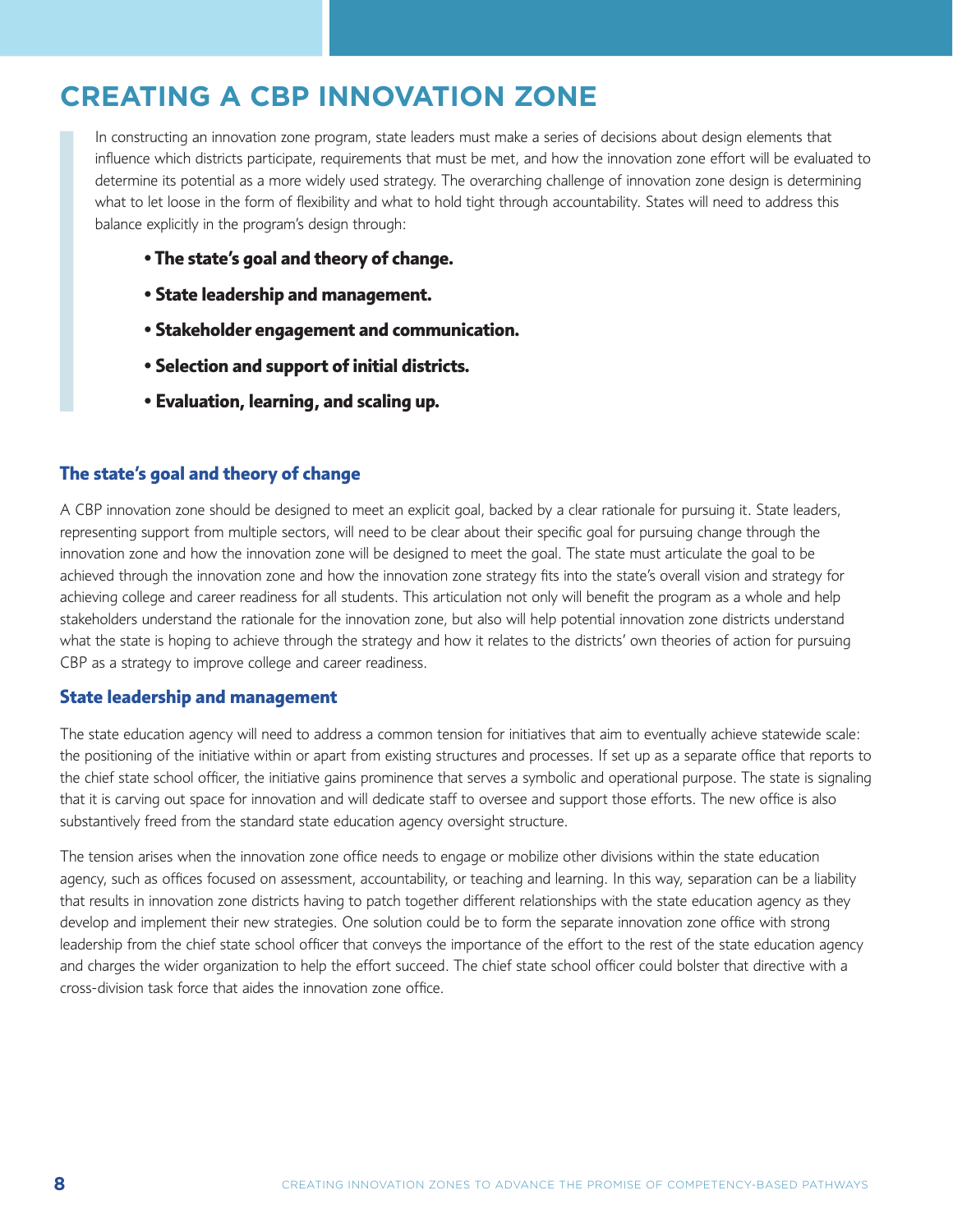

## Is a CBP Innovation Zone the right strategy for your state?

#### **These questions may help your state determine if an innovation zone is a good strategy to pursue in advancing CBP:**

- 1. Does your state have a shared vision for, and commitment to, advancing CBP in select districts?
- 2. Can your state articulate a shared goal for a CBP innovation zone such as to answer specific questions or identify conditions needed to expand CBP to other districts or statewide?
- 3. Is your state willing to provide flexibility to districts on assessment and accountability?
- 4. Can your state play a significant role in overseeing and supporting innovation zone districts on assessment and accountability in a CBP system, in addition to the traditional system?
- 5. Is your state willing to take a learning mindset in working with districts?
- 6. Is your state willing to commit to ensuring quality, equity, and transparency throughout the innovation zone?

## Is participating in a CBP Innovation Zone the right strategy for your district?

#### **These questions may help your district determine if participating in a CBP innovation zone is a good strategy to pursue in advancing CBP:**

- 1. Does your district have a clear rationale, or theory of action, for how CBP will help all students toward and beyond college and career readiness?
- 2. Is this rationale broadly shared by local stakeholders, including educators, families, school board members, business, postsecondary leaders, and community partners?
- 3.Does your district have strong and steady leadership at the district and school levels?
- 4.Does your district have strong capacity and infrastructure in curriculum, instruction, assessment, and data systems?
- 5.Is your district willing to take advantage of flexibility afforded by the state in assessment and accountability?

6.Is your district willing to commit to ensuring quality, equity, and transparency, including through sharing data, information, and expertise with the state and other innovation zone districts, families and students?

A state may set a goal of scaling CBP statewide, beginning with an innovation zone pilot – or multiple pilots – to develop and test different approaches. It is possible that the state will purposefully create pilots specific to certain approaches it wants to test and that each pilot within the innovation zone could look different.

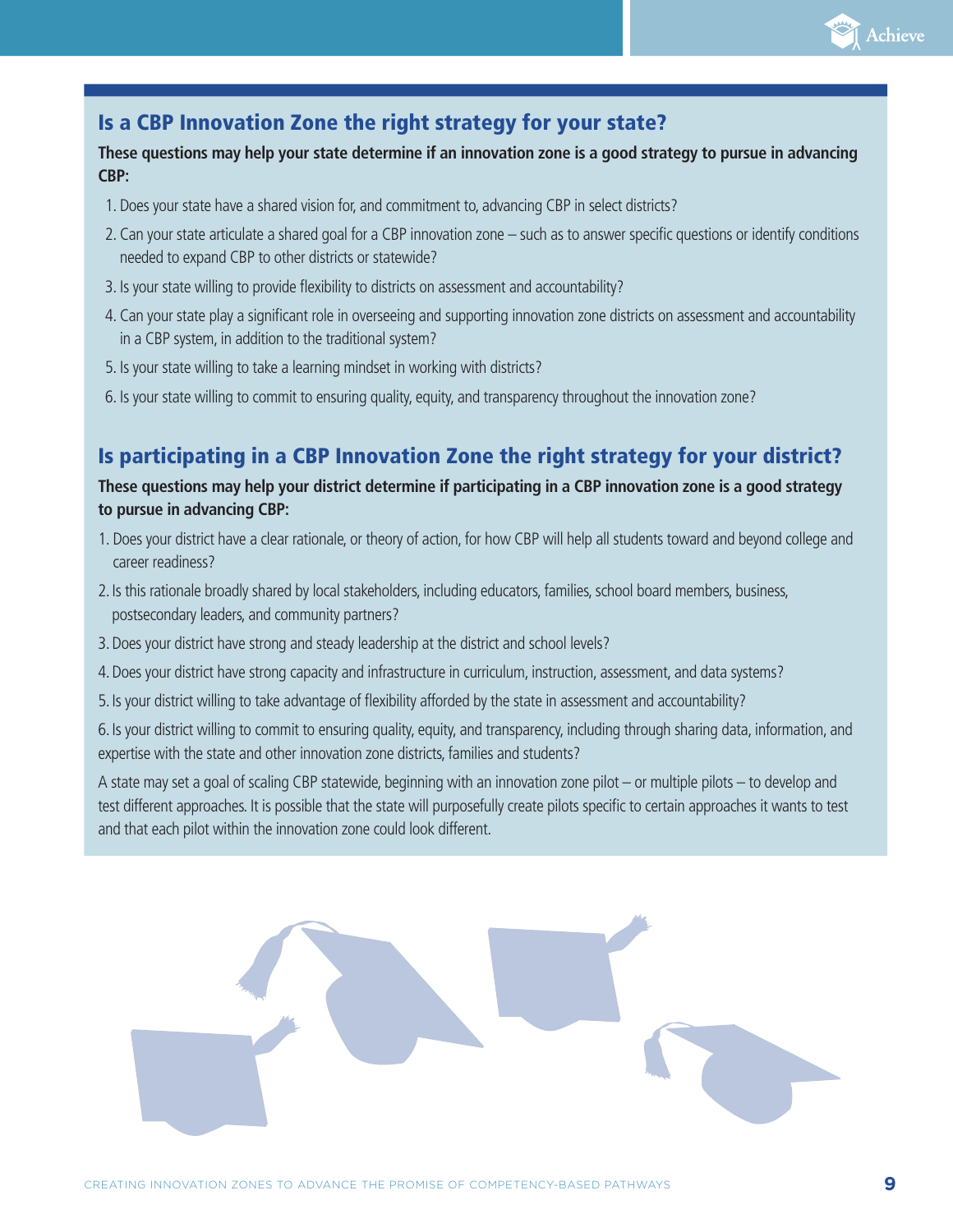#### **Stakeholder engagement and communication**

The state education agency will need to establish a thoughtful communication effort to ensure district leaders, school leaders, teachers, students, parents, and other stakeholders understand the changes being sought by the innovation zone and are given meaningful opportunities to provide input and ask questions. Innovation zones are meant to learn about approaches to advancing CBP toward college and career readiness for all students and the communications strategy should make it easy for individuals within and outside of the innovation zone to learn from it.

Strong communication efforts will include four areas of information:

- **Case making.** Stakeholders, individually, but particularly those who are part of a broader coalition to drive change, need to understand the state's reason for developing the innovation zone. This is an opportunity for state leaders to highlight ways that the innovation zone program responds to feedback received from teachers, parents, students, or administrators. The case for pursuing innovation is strengthened if the state education agency is able to ground the innovation zone's objective in available research or case studies.
- **Rationale for program design.** The state education agency also needs to communicate the benefits of this effort for participating districts, as well as other benefits or learning that might accrue, and inform non-participating districts. The agency also needs to articulate the reason particular districts are targeted or selected for the innovation zone. There is potential for leaders and educators in non-participating states and/or districts to become adversaries of the innovation zone effort if the program is perceived to unfairly give selected districts freedom from constraints that other districts must operate within.
- **Timeline.** If the state's intention is for the innovation zone to test and refine a strategy that will later be implemented statewide, the state education agency should give non-participating districts a timeline to help them track progress and understand when they will be required or encouraged to undertake similar efforts. In New Hampshire, the state announced its Performance Assessment of Competency Education (PACE) program as a strategy to test and refine statewide performancebased assessments that would be built into the state's new school accountability model. In spring 2013, the state education agency communicated intended outcomes for a series of district cohorts to achieve from fall of that year through summer 2016, including the development and validation of performance tasks, construction of an item bank, and professional development for local educators.
- **Knowledge capture.** Innovation zones create space for pioneer districts to test new strategies, which may inform other districts or a statewide shift. The state education agency should seek to capture knowledge about innovation zone efforts for the benefit of other districts, as described in the section below – **Evaluation, Learning, and Scaling Up**. Transparent communication about outcomes and lessons learned could also help the state education agency sustain a shared understanding and confidence in the innovation zone program among policymakers, local educators, and the public.

A designated web portal can be an effective mechanism to provide stakeholders with information, to gather input, and to communicate progress and changes to the program over time. The Kentucky Department of Education has collected such resources on its website, communicating the state education agency's vision for innovation, activity related to approved Districts of Innovation, and resources for districts that aim to enter innovation zone status in the future.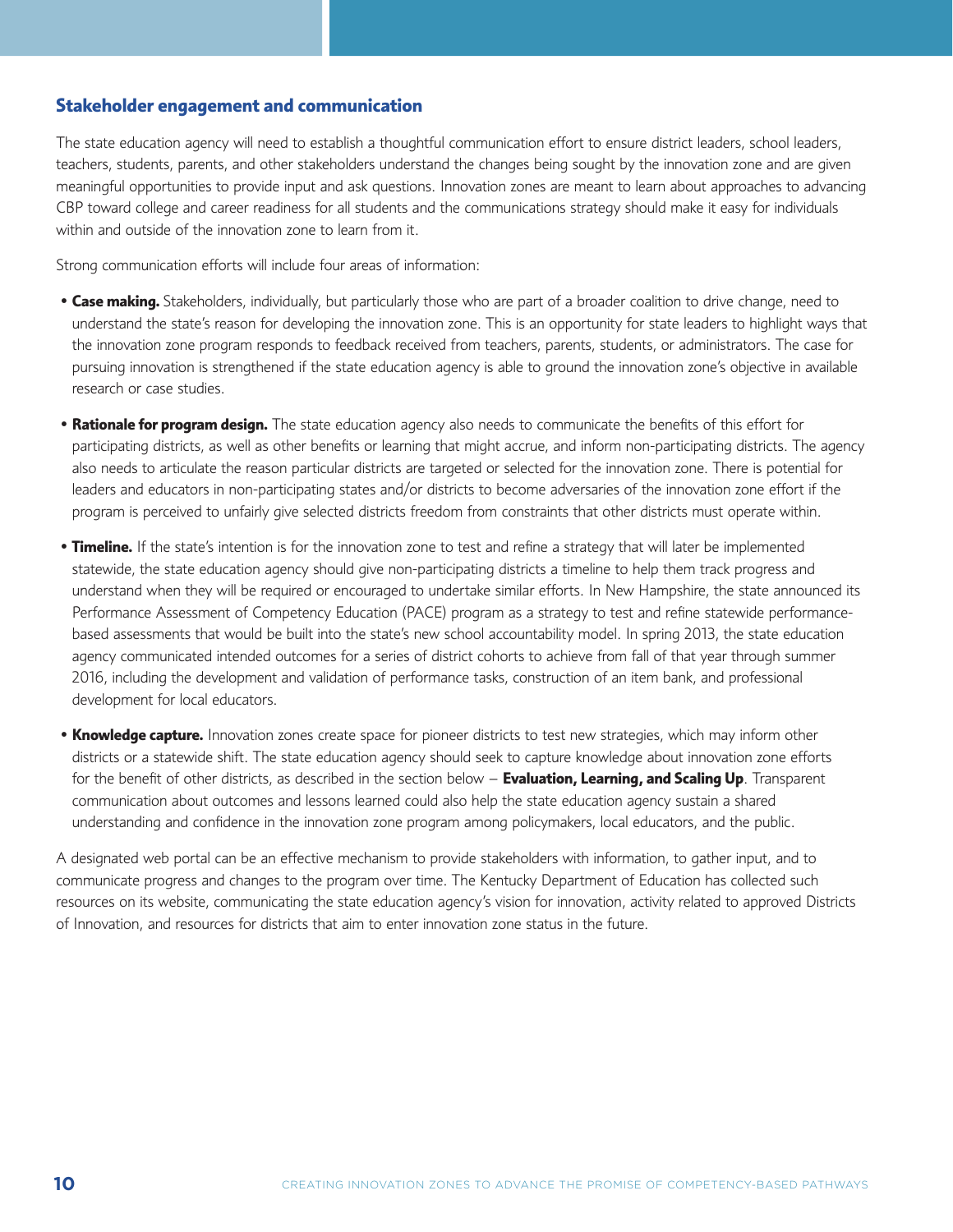

#### **Selection and support of initial districts**

#### **District Eligibility**

Innovation zones can be structured as an all-call, giving every district a chance to request and receive flexibility in designated categories if they meet minimum program criteria. An all-call strategy can be paired with a high bar for selection. In this selection scheme, all districts are eligible to apply for innovation zone status, but they will need to meet somewhat challenging criteria to be selected into the innovation zone. Kentucky's Districts of Innovation program provides a good example of an all-call with a high bar for selection. Before beginning the process, all districts are invited to evaluate their readiness for change using a self-assessment instrument, signaling to districts key characteristics and conditions needed to become a District of Innovation. Districts must put forth a well-designed plan with documentation of stakeholder buy-in to be competitive for consideration.

Innovation zones can also be limited to districts and schools with particular characteristics, such as turnaround-focused innovation zones for the lowest performing schools or innovation zones that focus on overcoming challenges faced by rural districts. Specific district characteristics are also important to consider when the state's innovation zone is designed to generate a solution that will ultimately be scaled statewide, as the state will need to consider the capacity and context that is best suited for a pilot effort. There are tradeoffs to consider when comparing district options:

- **Small districts vs. large districts.** Smaller districts tend to benefit from simpler lines of communication and buy-in, making them easier settings for pilot efforts. However, larger districts have greater central staff capacity to devote to the planning and management of complicated change efforts. For example, the development and piloting of new forms of assessment require significant capacity at the district level.
- **Low-performing vs. high-performing districts.** Low-performing districts and districts with severe achievement gaps may not be appropriate sites to test out new assessment and accountability approaches, as consistency of measures over time is needed to evaluate progress and ensure transparency. While high-performing districts may bring needed capacity to innovation zones, it is also critical to balance their capacity with the goals and theory of change that the state started with. In other words, if the state is pursuing the CBP innovation zone, and CBP more broadly, to address disparities among students and high rates of students graduating without the needed knowledge and skills, then it is important to not limit the innovation zone to only those districts with current levels of high performance.
- **External partners vs. in-house development.** Some development activities would be difficult to handle within the school district. For example, the creation of new forms of assessment or performance indicators is technical work that will likely require districts to partner with external entities.

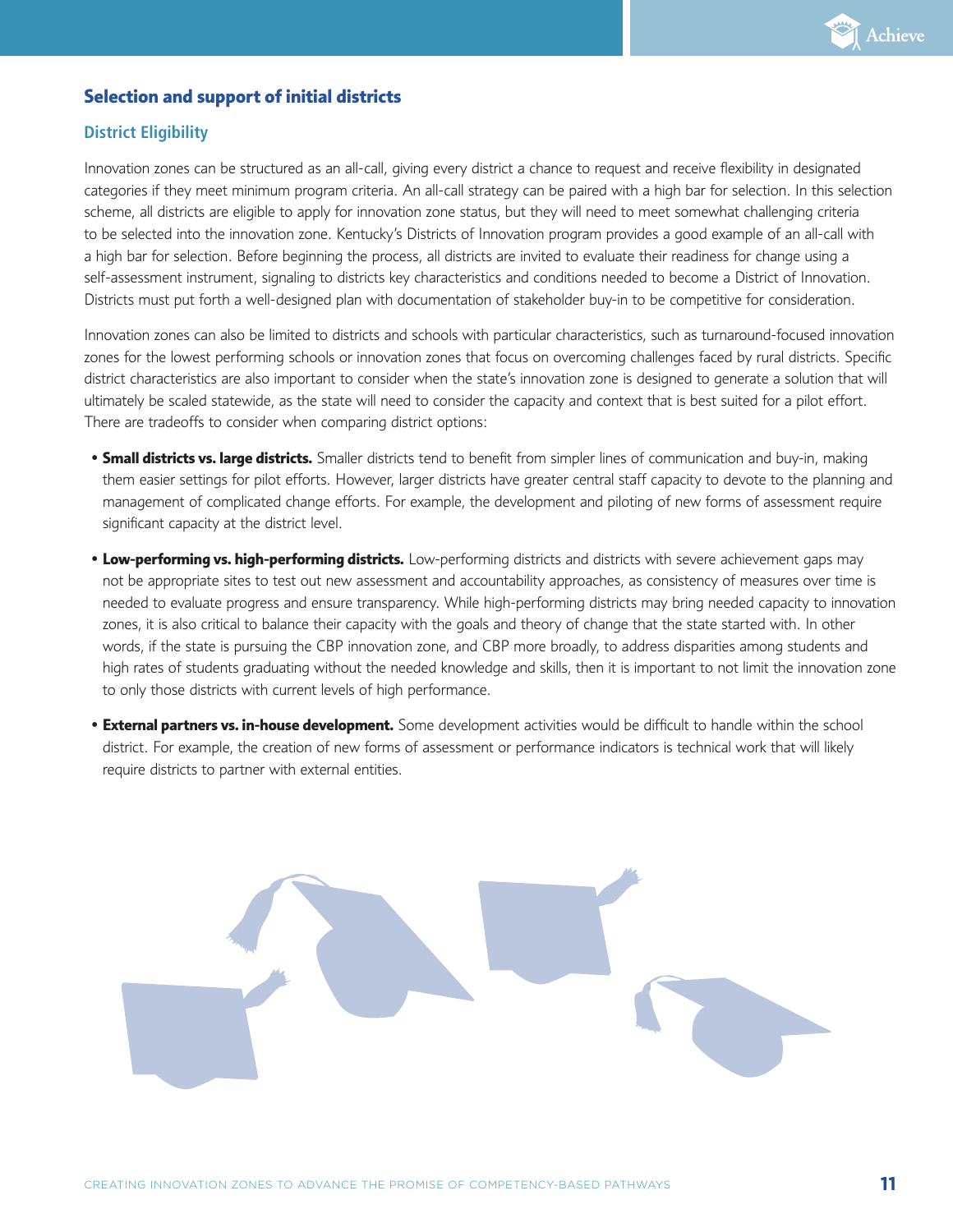#### **Process to Identify Innovation Zone Districts**

Some criteria for district applications should apply across state CBP innovation zones. For example, all innovation zone applicants should be able to describe the way their proposed effort fits into their own district's theory of action and timeframe for the transition to CBP. They should also be required to submit evidence of their commitment to the state's requirements for districts (e.g., transparency of information to parents, use of performance goals), articulate their shared understanding of what innovations they will pursue, and define what success will look like for the district's efforts. Every applicant will also need to establish a solid plan for maintaining two-way communication with local stakeholders regarding the innovative practices being pursued. Current state innovation zone programs commonly require districts to demonstrate buy-in of the school board, school leaders and teachers, students, parents, professional organizations, and members of the community.

States can consider varying levels of entry into innovative efforts, such as a commitment to developing a concept or piloting a developed concept. The approval process for innovation zones would look different for each of these levels.

- **Developing a concept.** Innovative ideas take capacity and resources to develop and states could choose to support districts to design a viable plan. West Virginia has implemented an innovation zone application process that begins with an opportunity to apply for funding to do in-depth research and planning to build out a school's idea. Once the idea is fully formed, the state board reviews and determines whether the school should be granted innovation school status to implement the idea. For this type of approval process, essential indicators to evaluate include the commitment of district/school leadership to a clear vision and the district's track record of successfully navigating a change process. West Virginia requires that 80 percent of school faculty demonstrate "support and documented commitment to ensuring the success of the proposal." The state might also look for indicators of capacity to undertake the type of change being proposed, such as a strong human resources team for personnel-related innovation or a strategic partnership with an external organization to provide technical assistance.
- **• Piloting a developed concept.** States can use innovation zones to support local districts in piloting strategies that (a) are based on a sound theory, but currently lack evaluative outcomes, or (b) have early outcomes, but need time and space to be refined and evaluated. In either case, district and school applicants should be required to articulate a strong theory of action that explains why the chosen strategy has been selected, any changes or additional resources that will be needed to implement the strategy, and the commitment of district leadership and personnel to implement the plan.

#### **Supports for Districts**

The state education agency will need to determine what types of support it will provide for innovation zone districts and schools.

- **Clarify existing flexibility.** At the most basic level of support, a state education agency would make districts aware of existing flexibility that they can use. This support could include interpretation of state statute and regulations related to the most commonly-requested waivers. It may also include sharing exemplars of districts utilizing existing flexibility. This guidance will be helpful to districts within and outside of the innovation zone.
- **Support technical assistance to change local systems and structures.** Districts that seek to make more complicated shifts in systems to advance CBP will likely need technical assistance to help them navigate such planning and change efforts. Technical assistance is often needed during the formation of plans. Massachusetts' innovation zone legislation acknowledges this by requiring the state education agency to provide technical assistance and support to eligible applicants, not just those chosen for innovation zone status.

 States can also proactively take stock of the degree of technical assistance that will be needed across districts. In Maine, the state education agency conducted a survey and process evaluating all districts on their readiness to shift to a proficiency-based diploma, including site visits to select districts, and aims to now build a roadmap that will help all districts see what it will take to make the shift to a proficiency-based diploma. Similarly, West Virginia's two-stage process for innovation zone applicants includes interviews and site visits to determine the level of technical assistance the district will need to develop and implement its plan. State education agencies can engage with external partners to provide districts and schools technical assistance. The state could also provide innovation zone districts transition funding to contract with technical assistance providers.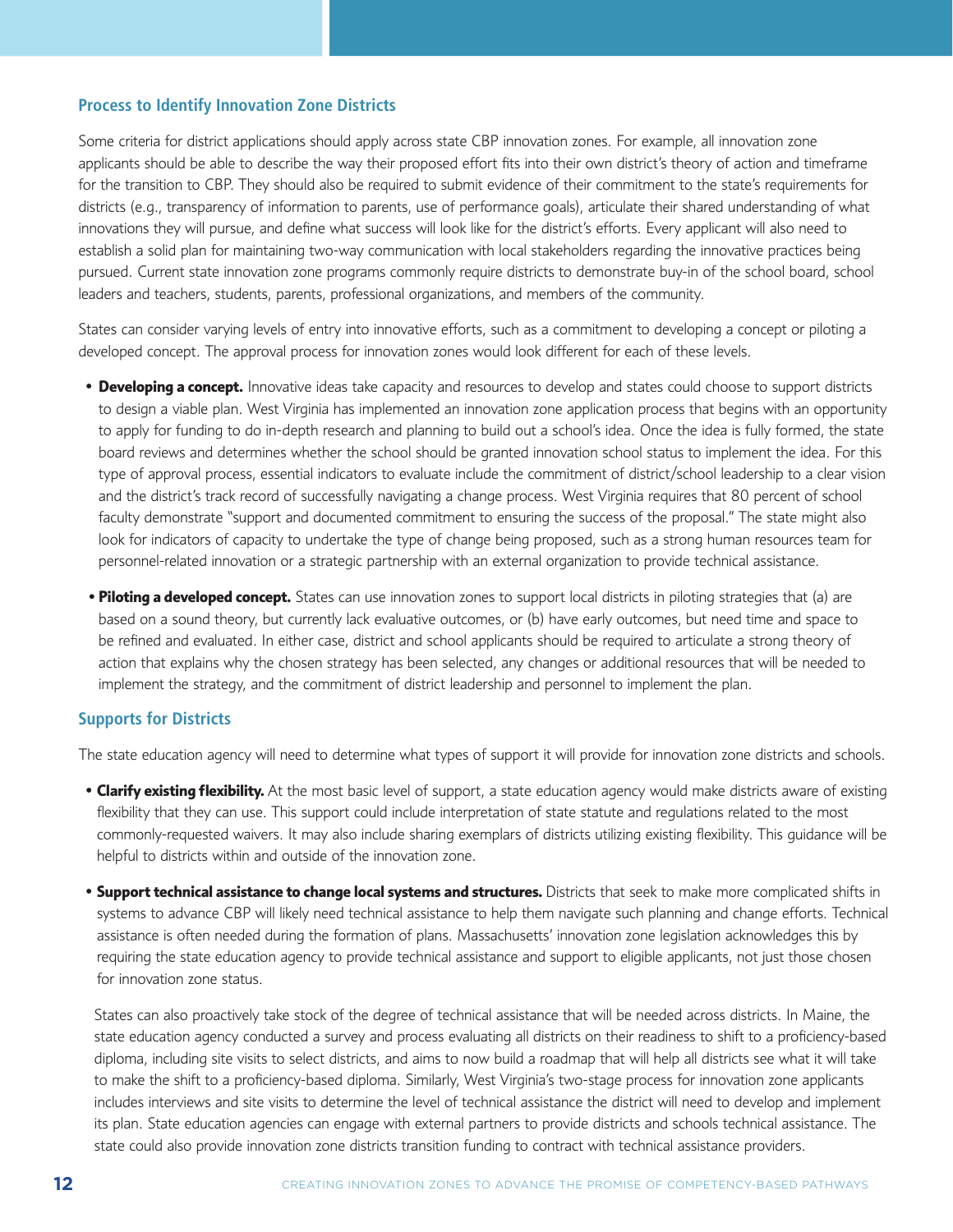

- **Coordinate or seed professional learning.** Innovation will place new demands on local educators, as well as demands on the system to build educator capacity. The state education agency can create resources for local districts to use, such as the professional learning modules that the Kentucky Department of Education is making available to help educators learn about performance-based assessment.
- **Facilitate communities of practice.** The state can play an important role in supporting peer learning by facilitating communities of practice across districts in the innovation zone. For example, Colorado's Competency-Based Systems (CBS) Study Group has brought together districts interested in pursuing CBP in face-to-face and virtual meetings to learn from each other's early practice, interact with external experts, and identify areas for cross-district collaboration, such as in curriculum or assessment development. The state may also consider facilitating such communities of practice in a cohort model so that a later cohort may learn from the efforts of an earlier cohort.

#### **Evaluation, learning, and scaling up**

There is a clear tension between the time new strategies need to take root and elicit desired student outcomes and the need for the state education agency to identify efforts that are failing to generate a sufficient return on investment. Immediate outcomes might look lackluster as districts wrestle with challenging shifts, putting nascent efforts at risk of reproach. State leaders must strike a balance between evaluating whether an innovation zone effort should be abandoned and providing the district with needed political cover and time to make adjustments in pursuit of the desired change. They can do this by attending to their knowledge management agenda and factors that determine scalability.

To further the state's knowledge management agenda, state leaders will need to create processes to ensure that the state and other districts are learning from innovation zone efforts – capturing lessons and data and having a plan to act upon that information. State officials will need to establish open communication with innovation zone districts to better understand the challenges faced as districts transition to new tools, practices, and systems.

- **Feedback loop.** The state education agency will need to establish and maintain open communication with stakeholders within the innovation zone, such as in the process Kentucky has established to visit District of Innovation sites to collect qualitative data through interviews and observations. Innovation zone districts and schools within them should be required to convey progress against an anticipated trajectory, describing key factors contributing to progress and any mid-course corrections that are needed. Stakeholder feedback can help the state education agency better understand challenges to implementation, such as policies that are impeding effective use of time and resources. It can also be used to suggest real-time mid-course corrections. If the state's aim for the innovation zone is to generate change that will be expanded to districts across the state, this feedback loop will differ from traditional program monitoring for compliance. The state education agency will need to discover why things are or are not going as planned, what might be done to overcome obstacles, and steps other districts should take to prepare for implementation.
- **Networks.** State education agencies could construct networks to facilitate learning and course adjustment across innovation zone districts. They could even bring non-participating districts into the conversations to infuse different perspectives. These networks could serve as informal opportunities for districts to share lessons learned and promising strategies. They also could serve more formal roles in synthesizing these lessons and strategies to share more broadly or informing recommendations to the state and other partners. For example, a network could develop recommendations for changes to a cross-district performance assessment moderation process. In addition, states can take advantage of cross-state networks, such as the Council of Chief State School Officers (CCSSO) Innovation Lab Network, to foster strategic learning among districts across state lines. Within New Hampshire's statewide shift to competency-based education, the state education agency has fostered an innovation network by convening teachers and school and district leaders to discuss the wins and pitfalls being faced in their districts. New Hampshire has also established a voluntary peer review audit system to give participating districts a chance to provide each other with formative feedback to strengthen and improve new performance-based assessments being piloted.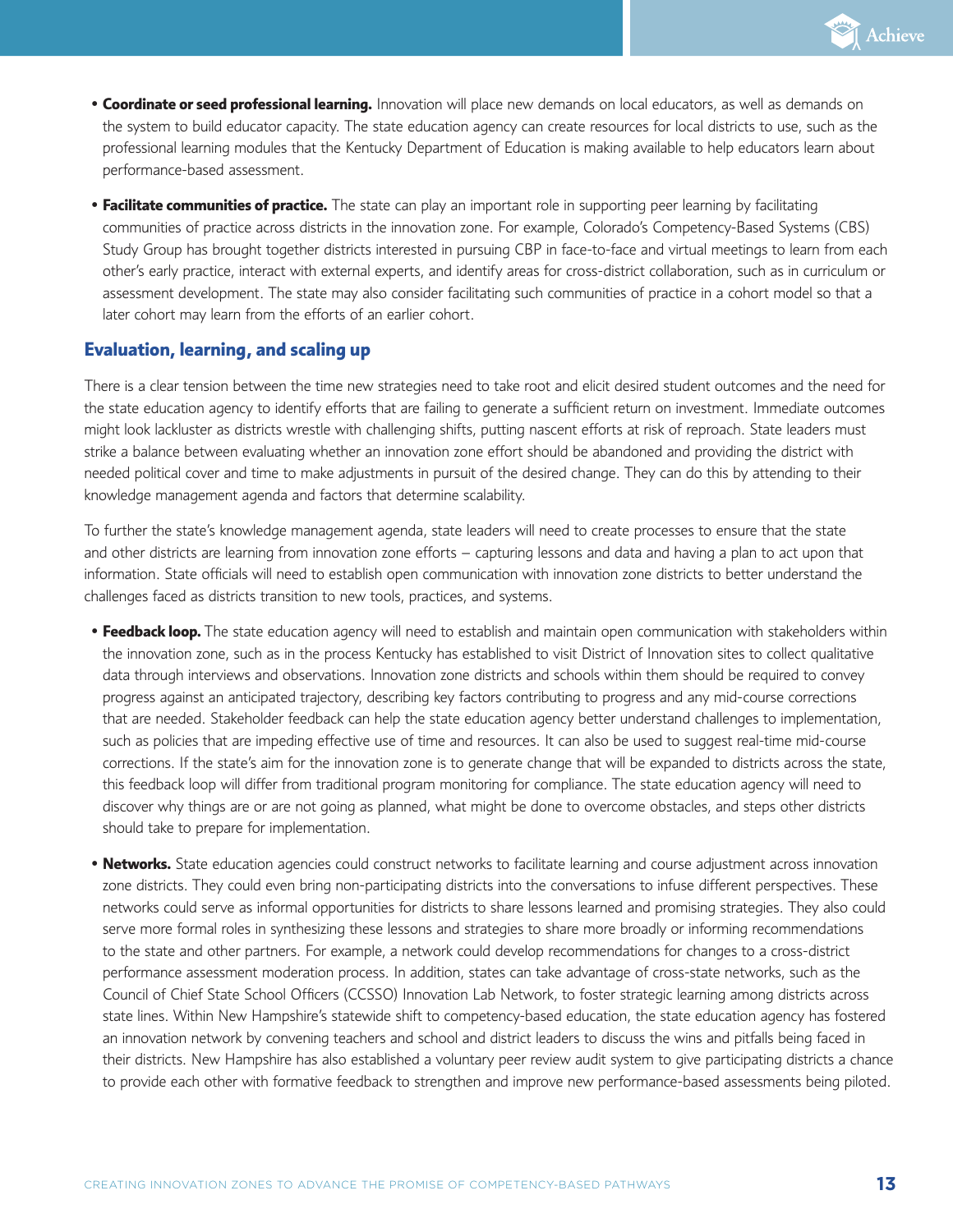The state must also determine whether the approach or model should be scaled to other districts, on a limited basis for further study, to meet specific district needs, or as a statewide transition. This determination will not be as simple as establishing a level of student outcomes to be achieved. State leaders will need to attend to factors such as applicability across educational settings and populations, cost versus benefit, and tradeoffs required to extend and sustain the program more broadly. Tradeoff assessment should include an evaluation of whether the necessary conditions and capacity are present in districts, as well as an estimate of the time and support that would be needed to build knowledge and personnel structures to support the change.

When state leaders seek to scale a new strategy across districts, they can smooth the road to success by formulating a plan to help districts achieve readiness to implement by identifying and addressing current laws and regulations that hamper implementation at scale and devising a plan to garner the necessary political support for scaling up, at both the state and local levels. The state should also determine whether safeguards used for the innovation zone are sufficient to ensure that the most vulnerable students do not fall through the cracks of a new system as it is scaled.

# **CONCLUSION**

State and district leaders who are eager to collaborate with educators to help all students reach college and career readiness can put an innovation zone strategy to work. Yet, leaders should not expect that a broad call for innovation will suffice. Intentional design of an innovation zone program is needed to focus partner districts on essential questions and strategies that need study or refinement. Design is also essential as state education agencies seek to form active learning partnerships with districts, finding new ground, and establishing support mechanisms for current and future districts.

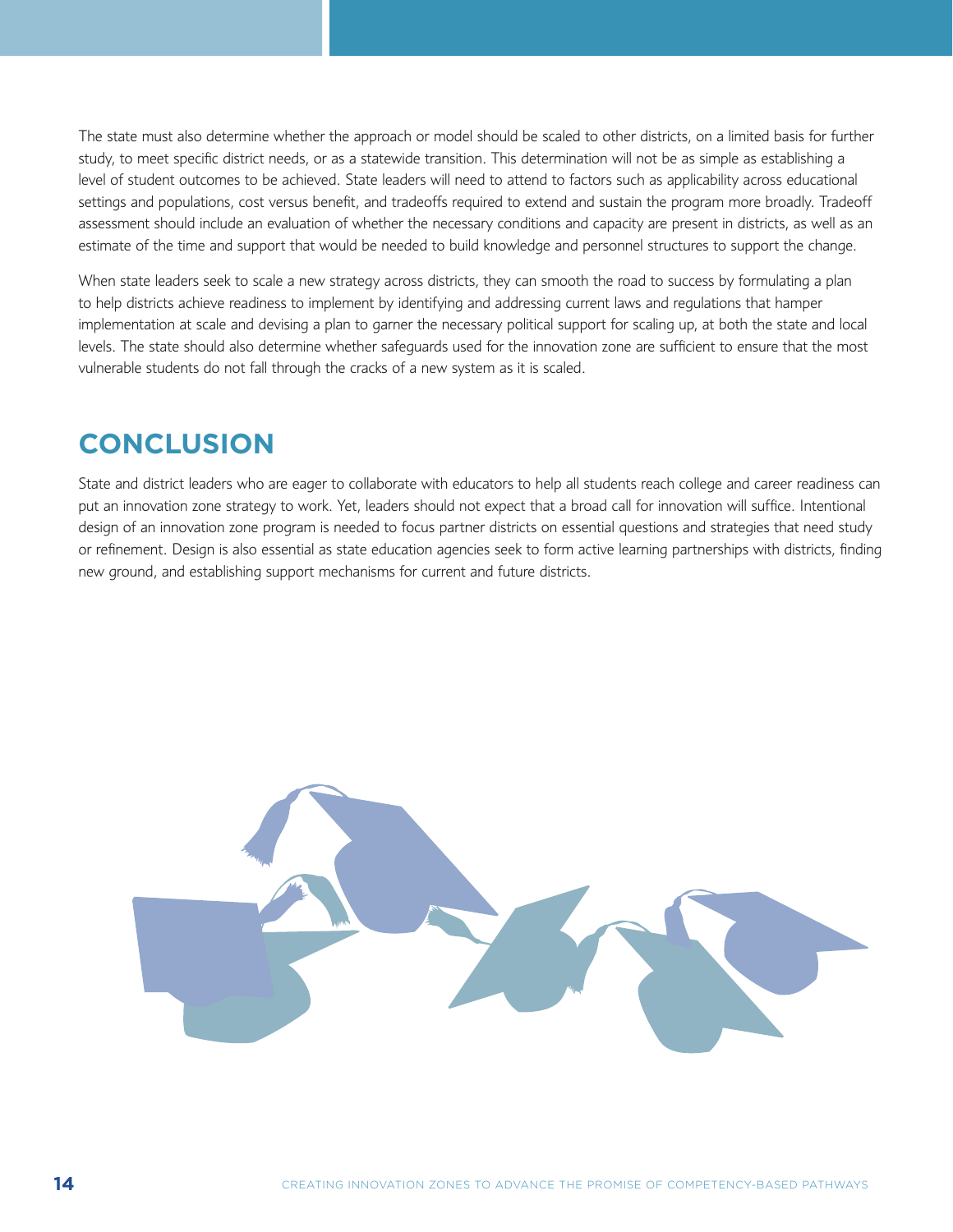

## CBP Innovation Zone Example

#### Program goal and theory of change

The state wants to promote learning that advances each student along his or her own learning trajectory to graduate from high school college- and career-ready. The state believes that CBP will lift the ceiling for some students to reach and exceed college and career readiness and will ensure that students who are struggling now obtain key knowledge and skills before advancing to more complex coursework. Districts that have demonstrated a strong commitment to CBP have communicated that the focus on aligning students' instruction to the state's grade-level, annual standardized assessment is diverting resources and time that are needed to develop CBP-aligned assessments and creating difficult decisions to give students shallow exposure to content on which they will be tested rather than the content they would be working on in a CBP system. The state has designed an innovation zone to establish a small cohort of districts that will work together to design and pilot instructional units with corresponding assessments that can be used flexibly – regardless of the order in which students tackle them or the amount of time students need to complete the units. The state will study the feasibility of using student outcomes from these instructional units to replace the state summative test for some portion of the state's accountability ratings.

#### State leadership

The state legislature, with encouragement from the state's chief state school officer, state board of education chairperson, and postsecondary leadership, passed a bill to establish the innovation zone and has allocated three years of funding for the pilot effort. The chief state school officer has communicated to superintendents that this is a true pilot – the state is supportive of CBP but is not certain that a system of instructionally-embedded assessments can generate appropriate data to be used for accountability. The chief state school officer created a separate innovation office to manage the effort, but has established a leadership team that includes officials from the state education agency offices focused on assessment, accountability, communication, and teaching and learning.

#### Stakeholder engagement and communication

Communication efforts began prior to legislation authorizing and funding the innovation zone. The chief state school officer engaged the heads of the assessment, accountability, and teaching and learning offices to conduct a listening tour across the state, aiming to better understand factors that are preventing districts from shifting to CBP. The individuals involved in the listening tour were later tapped to serve on the innovation zone's inter-office leadership team. An innovation zone website has been created, including materials that help stakeholders understand the origin and goals of the initiative, how and why districts were selected, what is being learned, and the timeline for future activity. This website communicates progress and findings related to the innovation zone's pilot and serves as a central hub of information for districts and schools as they transition to CBP. The site offers districts a chance to connect with each other, access resources, and engage in professional training opportunities.

#### Guardrails to ensure equity and transparency

Statewide standardized assessments must be administered to students in the innovation zone in select grade levels, making it possible to continue attending to student outcomes using measures that are familiar to parents and the public and as an established check on equity. Data from these assessments are used to validate locally-developed performance tasks. The state requires all districts to provide student-level information to parents, such as performance on specific tasks, the standards or competencies on which the student has demonstrated proficiency and has yet to demonstrate proficiency, and a link to the full set of standards or competencies on which the student must demonstrate proficiency by high school graduation.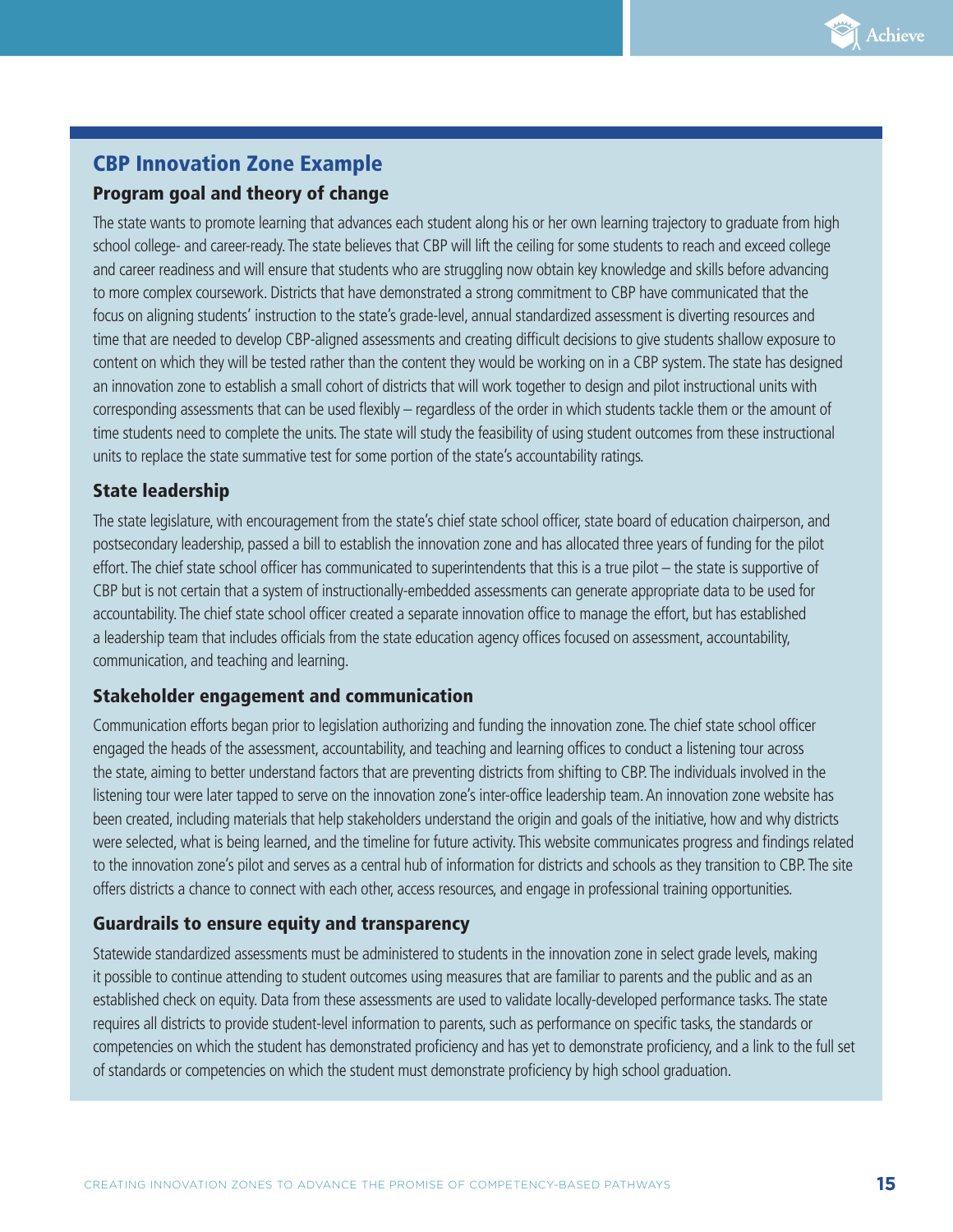#### Selection and support of initial districts

The state considered limiting the pilot to top-performing districts to alleviate concern that students might fall through the cracks during the study period. In the end, the state invited all districts to apply for the CBP innovation zone. Selection for the innovation zone was based on a district's commitment to advancing CBP and willingness to work collaboratively with other innovation zone districts and the state education agency to develop model tools and processes that could serve districts across the state. Districts that applied, but were not selected, are invited to participate in periodic meetings designed to help them prepare to become part of the second cohort, should the pilot prove effective.

#### Evaluation, learning, and scaling up

Districts in this CBP innovation zone needed three years to reach implementation of the new assessments – year one to design, year two to pilot, and year three to operationalize the new tests. The state must study the potential for using these new assessments in lieu of the state's standardized assessments and identify ways that the competency-based tests might be refined to better achieve that objective. A second phase of innovation zone districts will take the combined strategies of new assessments and model support protocol to a wider cohort of school districts to test and confirm that they are effective in a variety of school settings. As the state considers taking this effort to scale, leaders are considering whether the model protocol for identifying floundering or stalled student learning should be required of districts in a second cohort or if the protocol should be optional but encouraged.

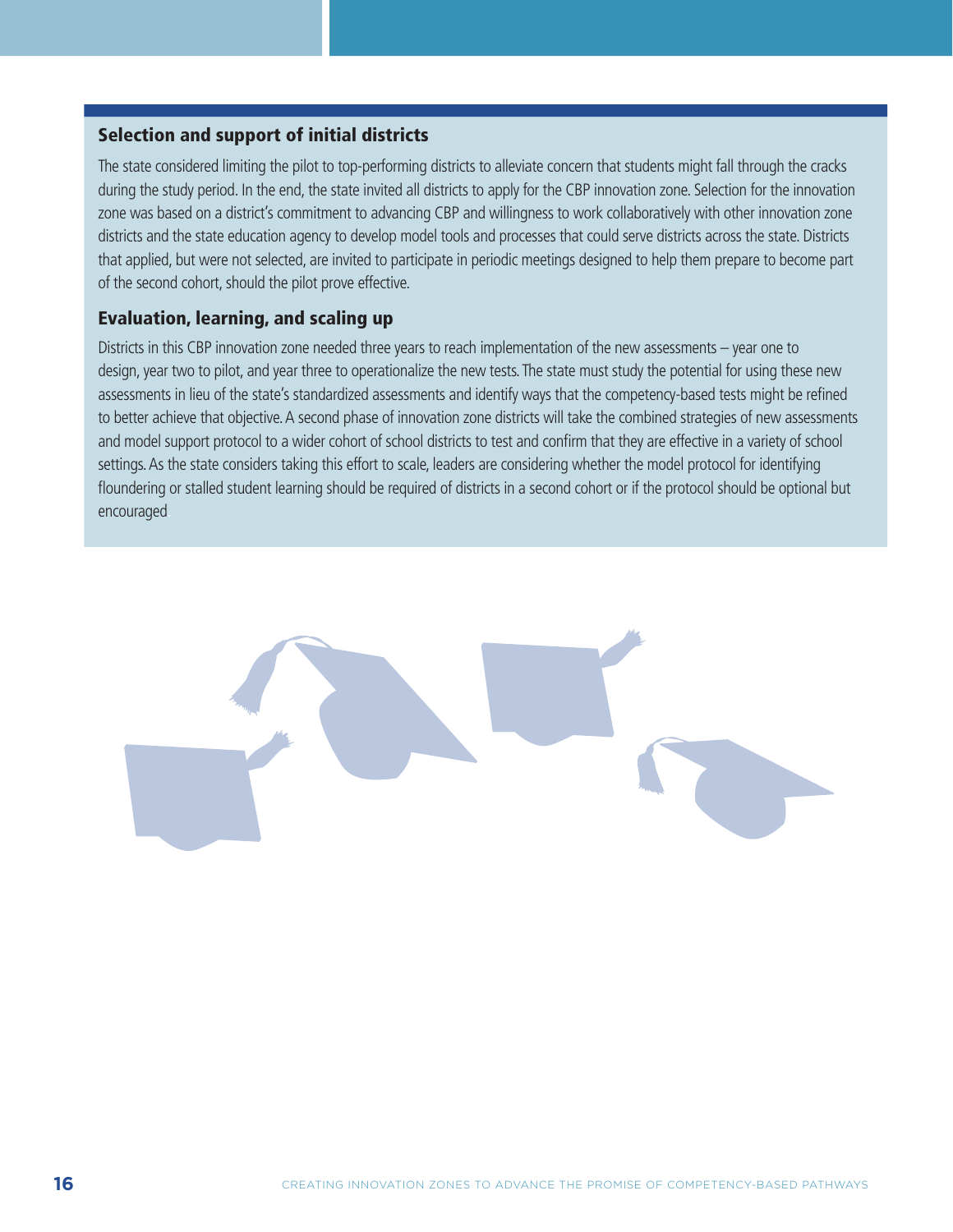

# **ACKNOWLEDGMENTS**

Achieve would like to thank the following individuals and organizations who contributed to this report. We would like to thank Cory Curl, Stephanie Dean, and Bryan Hassel for the significant contributions they made to the development of this report. Alissa Peltzman, Vice President of State Policy and Implementation Support, provided essential leadership and guidance on the report. We would also like to thank Stephen Bowen, Brooke Clenchy, Steve Gratz, Rebecca Holmes, and Paul Leather for providing critical feedback. We would like to thank the team at KSA-Plus Communications, Inc., for their editorial contributions and Rings Leighton for their design work. Finally, we would like to express gratitude to the Bill & Melinda Gates Foundation for providing generous funding for this report.

#### **Michael Cohen**

*President* Achieve



# **ABOUT ACHIEVE**

Achieve is an independent, nonpartisan, nonprofit education reform organization dedicated to working with states to raise academic standards and graduation requirements, improve assessments, and strengthen accountability. Created in 1996 by a bipartisan group of governors and business leaders, Achieve is leading the effort to make college and career readiness a priority across the country so that students graduating from high school are academically prepared for postsecondary success. When states want to collaborate on education policy or practice, they come to Achieve. At the direction of 48 states, and partnering with the National Governors Association and the Council of Chief State School Officers, Achieve helped develop the Common Core State Standards. Twenty-six states and the National Research Council asked Achieve to manage the process to write the Next Generation Science Standards. Achieve has also served as the project manager for states in the Partnership for Assessment of Readiness for College and Careers, which are developing next generation assessments. And since 2005, Achieve has worked with state teams, governors, state education officials, postsecondary leaders and business executives to improve postsecondary preparation by aligning key policies with the demands of the real world so that all students graduate from high school with the knowledge and skills they need to fully reach their promise in college, careers and life. For more information about the work of Achieve, visit www.achieve.org.